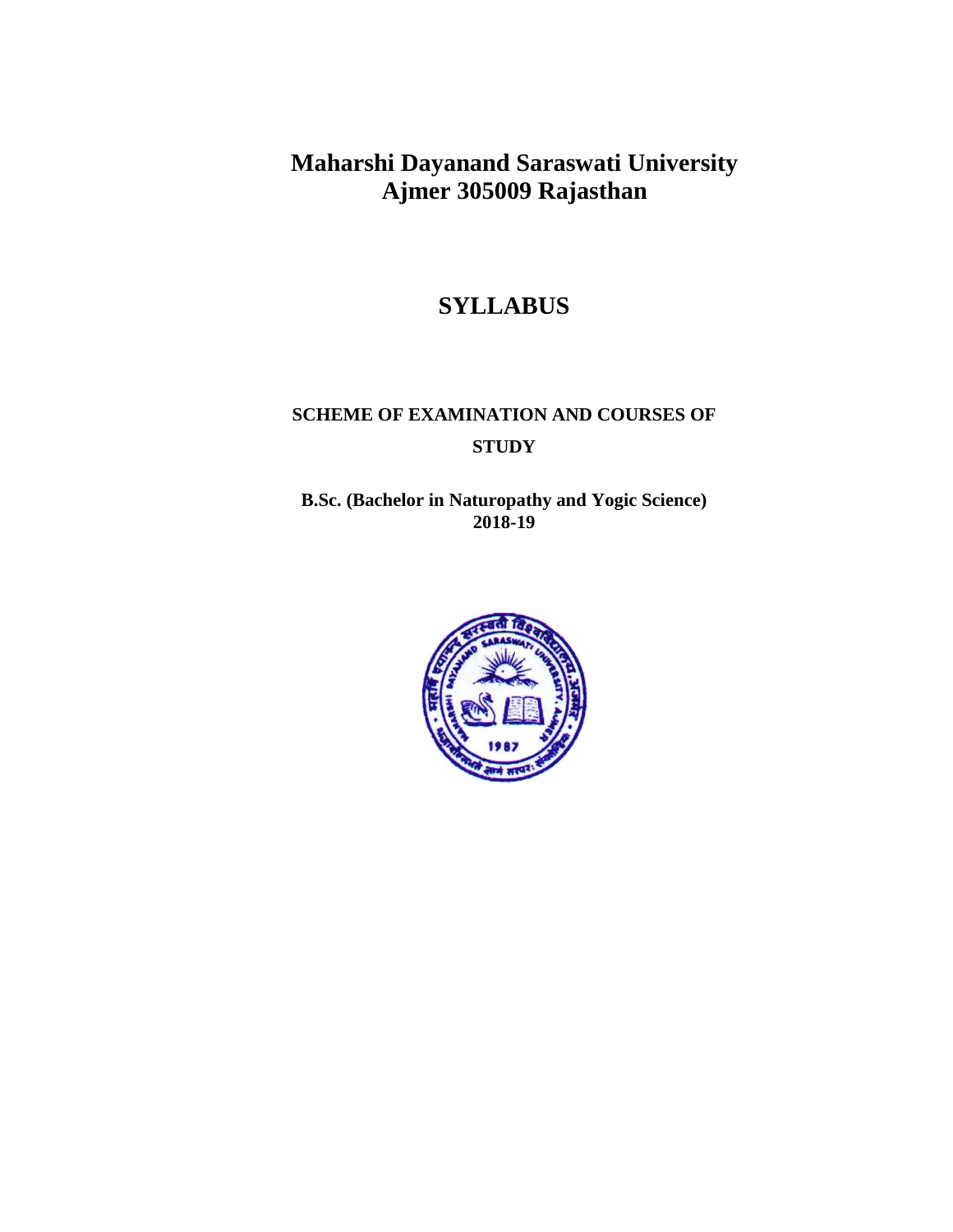#### **SCHEME OF EXAMINATION**

The number of paper and the maximum marks for each paper together with the minimum marks required for a candidate to pass in the theory part as well as the practical part of the a subject/paper, wherever prescribed, separately. Classification of successful candidate shall be as fellows:

| <b>First Division</b> | 60% | of the aggregate marks prescribes<br>at (a) Part-1 Examination,              |
|-----------------------|-----|------------------------------------------------------------------------------|
| Second Division       | 48% | Examination, (b) Part II<br>$\int$ (c) Part III Examination, taken together. |

All the rest shall be declared to have passed the examination, if they obtain the minimum pass marks in each subject Viz.36% no division shall be awarded at the part I and II Examination.

|                     | Pass  |
|---------------------|-------|
| Compulsory subject: | marks |
| 1. General Hindi    | 36    |
| 2. General English  |       |

3. Environmental Studies

Note:-

- 1. The Marks secured in paper of Gen. Hindi ,Gen. English and Environmental studies shall note be counted in awarding the division to a candidate.
	- The candidate has to clear compulsory paper in three chances.
- 2. Non appearing or absent in the examination of compulsory paper will be counted a chance.
- All the subjects are compulsory for B.Sc. (Naturopathy  $& \text{Yogic science}$ ) students.

#### B.Sc.-Pt.-I

| Name of the subject :-   | no. of paper   | Duration         | Max. | Min.                    |
|--------------------------|----------------|------------------|------|-------------------------|
|                          |                |                  |      | <b>Marks Pass Marks</b> |
| B.P. of Yoga             | Paper $-I$     | $3 \text{ hrs.}$ | 100  | 36                      |
| And its relevant         | $Paper - II$   | $3$ hrs.         | 100  | 36                      |
| Human                    | $Paper - I$    | $3$ hrs.         | 100  | 36                      |
| <b>Biology</b>           | $Paper - II$   | $3$ hrs.         | 100  | 36                      |
| <b>Indian Epics</b>      | $Paper - I$    | $3$ hrs.         | 100  | 36                      |
|                          | $Paper - II$   | $3$ hrs.         | 100  | 36                      |
|                          |                |                  |      |                         |
|                          | $B.Sc.-Pt.-II$ |                  |      |                         |
| B.p. of therapy          | $Paper - I$    | $3$ hrs.         | 100  | 36                      |
|                          | $Paper - II$   | $3$ hrs.         | 100  | 36                      |
| Yoga & spirituality      | $Paper - I$    | $3$ hrs.         | 100  | 36                      |
|                          | $Paper - II$   | $3$ hrs.         | 100  | 36                      |
| Orientation to Yoga text | $Paper - I$    | $3$ hrs.         | 100  | 36                      |
|                          | $Paper - II$   | 3 hrs.           | 100  | 36                      |
|                          |                |                  |      |                         |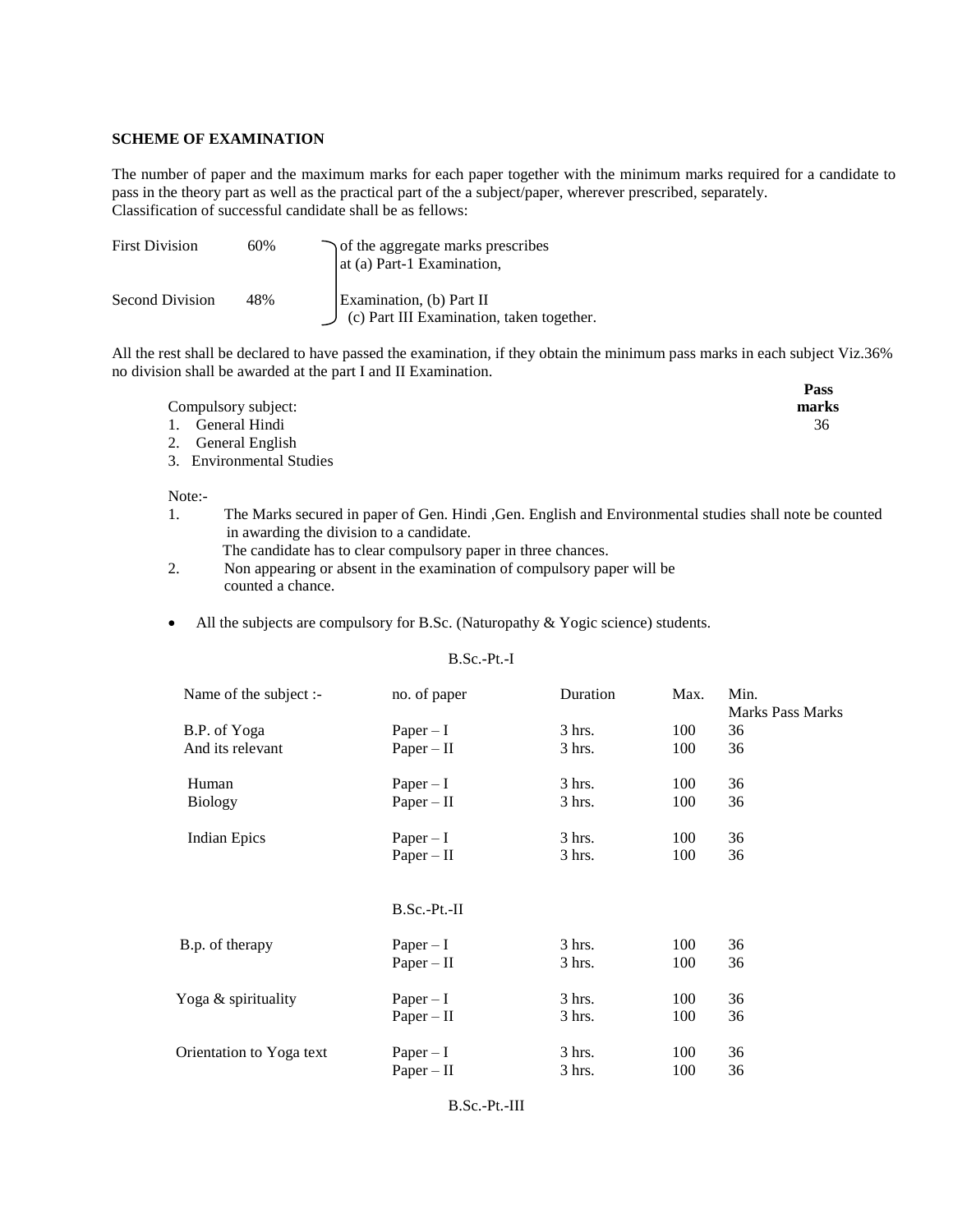| Yoga and life science | $Paper - I$  | 3 hrs.   | 36<br>100 |    |
|-----------------------|--------------|----------|-----------|----|
|                       | $Paper - II$ | $3$ hrs. | 100       | 36 |
| Stress management     | Paper $-I$   | $3$ hrs. | 100       | 36 |
|                       | $Paper - II$ | $3$ hrs. | 100       | 36 |
| Indian Culture        | $Paper - I$  | $3$ hrs. | 100       | 36 |
|                       | $Paper - II$ | $3$ hrs. | 100       | 36 |

# Note:

- 1. The marks secured in the paper of Gen. Hindi , Gen. English and Environmental studies shall not be counted in awarding the division to a candidate. The Candidate have to clear compulsory paper in three chance.
- 2. Non appearing or absent in the examination of compulsory paper will be counted A chance.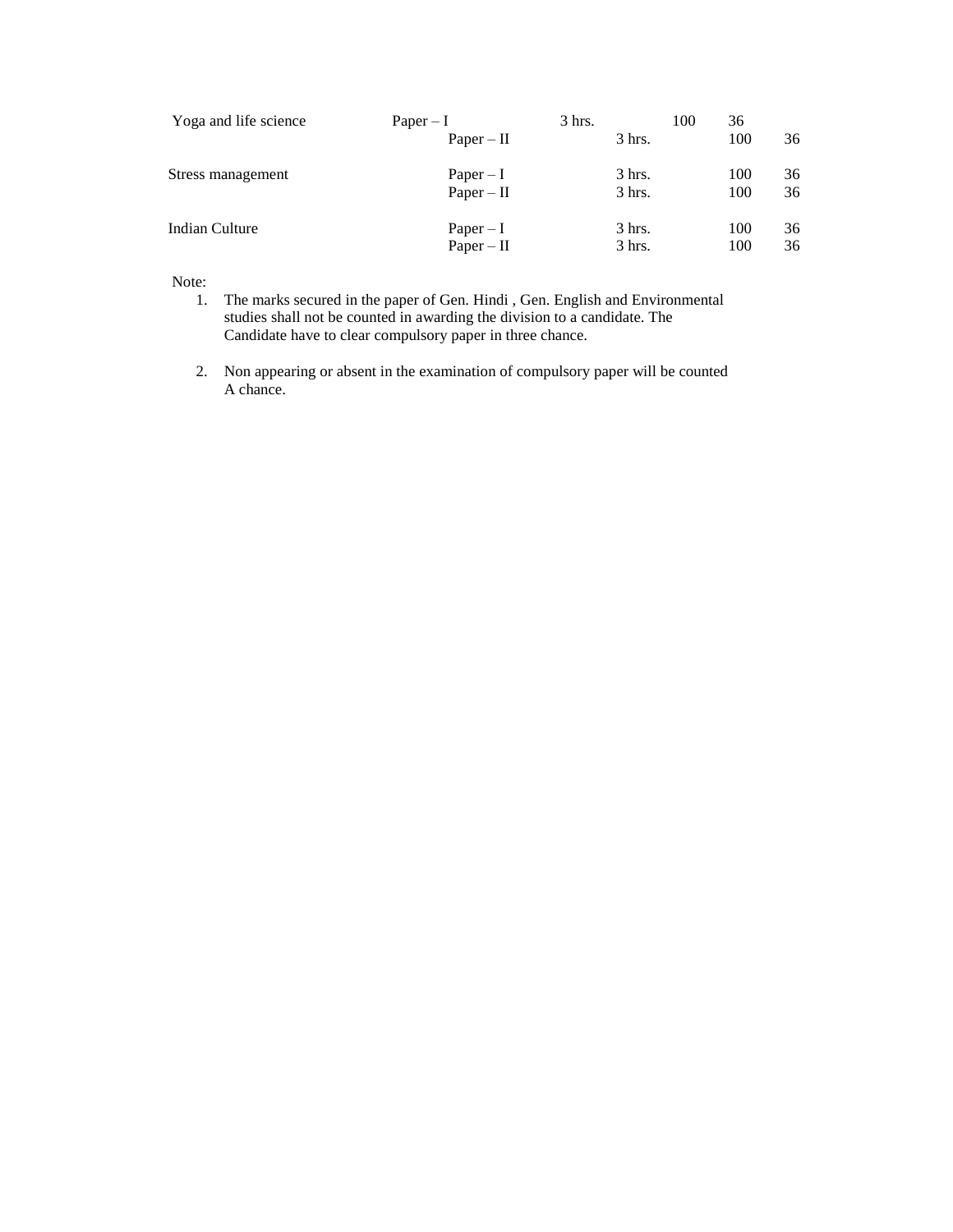- 8. भारती की साधना इन्दुशेखर तत्पुरुष हमारा दृष्टि कोण स्मारिका 70/75 मानसरोवर जयपुर
- 7. श्रम दयाकृष्ण विजय श्रम धरा अर्चना प्रकाशन अजमेर
- 6. व्यत पडे जिधर दो डग सोहन लाल त्रिवेदी राष्ट्रीय गीत संग्रह साहित्य अकादमी नई दिल्ली
- 5. वीरो का कैसा हो बसंत सुभ्रदा कुमारी चौहान सम्पादक सुधा चौहान साहित्य अकादमी नई दिल्ली
- 4. समर शेष है रामधारी सिंह दिनकर परशुराम की प्रतीक्षा ग्रन्थ से राजपाल एंड सँस दिल्ली
- 3. भारत वंदना मैथलीशरण गुप्त मंगल घट काव्य गृंथ साहित्य नीलाम्बर परिधान सदन चिरगांव झांसी
- 2. गोवर्धन धारण हरिऔध प्रिय प्रवास महाकाव्ये हिन्दी साहित्ये कुटीर वाराणसी
- 1. गंगावतरण भारतेन्दु हरिश्चंद्र भारतेंद्द समग्र सम्पादक हेमंत भामा हिंदी प्रकाशन संस्थान वाराणसी

# **पद्य संकलन**

<u>12 तुलसी के काव्य मई कुराज और सुराज प्रो सूर्य प्रकाश दीक्षित साहित्यिक डी ५४ निराला नगर लखनऊ</u>

<u>11 ये है प्रोफसर शशांक डॉ. विष्णुकांत शास्त्री समरण को पाथेय बनने दो संग्रह लोक भारती इलाहबाद उत्तरप्रदेश</u>

<u>10 सुसंग कुसंग सीताराम महर्षि कृष्ण कुटीर रतनगढ़ चूरू</u>

प्रकयशन ठदल्री

9 <u>हिन्दी भाषा और उसकी विरासत डॉ विधा निवासी मिश्र हिन्दी साहित्य का पुनरावलोकन विद्या निवासी मिश्र प्रभा</u>

- 8 सावचेती विजय दान देथा आउटल्क पत्रिका 03.10.2005
- 7) आवाज का नीलाम एकांकी धर्मवीर भारती गध प्रभा डॉक्टर नवल किशोर पंचशील प्रकाशन जयपुर
- 6 भेड़ाघाट मार्बल रॉक्सौर धुआंदार अमृत लाल बेगड़ अमृतस्य नर्मदा गृंथ मध्य प्रदेश अकादमी भोपाल मध्य प्रदेश
- 5 अग्नि की उड़ान परिछेद एपीजे अब्दुल कलाम प्रभात प्रकाशन नई दिल्ली
- 4 लछमा रेखाचित्र महादेवी वर्मा अतीत के चलचित्र वाणी प्रकाशन नई दिल्ली
- 3 ठिठ्रता हुआ गणतंत्र व्यंग हरिशंकर परसाई तिरछी रेखाएं वाणी प्रकाशन दिल्ली
- 2 पर्यावरण और सनातन द्रष्टि छगन मेहता संक्रांति और सनातनता से वागदेवी प्रकाशन बीकानेर
- 1 ग्रमोत्थान. नानाजी देशमुख दीनदयाल शोध संस्थान चित्रकूट

|                 |                                                                                            | 1 सामान्य हिन्दी |                                  |          |               |
|-----------------|--------------------------------------------------------------------------------------------|------------------|----------------------------------|----------|---------------|
| उत्तीर्णाक : 36 |                                                                                            | अवधि 3 घंटे      |                                  |          | पूर्णाक : 100 |
|                 | निर्देश : इस प्रश्न पत्र के प्राप्तांक श्रेणी निर्धारण में सम्मिलित नहीं किये जायेंगे ।    |                  |                                  |          |               |
| अंक योजना       |                                                                                            | (अभाग)           |                                  |          |               |
|                 | गद्य एवं पद्य संकलन की विविध विधाएं क्रमश:                                                 |                  | $(25+25 = 50 \text{3} \text{m})$ |          |               |
| 1.              | एक प्रश्न व्याख्याओं से संबधित क्रमशः                                                      |                  | $(10+10 = 20 \text{ m})$         |          |               |
| 2.              | दो परिचयात्मक प्रश्न पाठ्य पुस्तकों से                                                     |                  | $(15+15 = 20 \text{3} \text{m})$ |          |               |
|                 |                                                                                            | (ब भाग)          |                                  |          |               |
| 1.              | शब्द शुद्धि                                                                                |                  |                                  |          | — 5 अंक       |
| 2.              | वाक्य शुद्धि                                                                               |                  |                                  |          | — 5 अंक       |
| 3.              | पारिभाषिक शब्दावली                                                                         |                  |                                  | $-5$ अंक |               |
|                 | (अंग्रेजी शब्दों के हिन्दी समानार्थक शब्द)                                                 |                  |                                  |          |               |
| 4.              | संक्षेपण                                                                                   |                  |                                  |          | — 5 अंक       |
| 5.              | पल्ल्वन                                                                                    |                  |                                  |          | — 5 अंक       |
| 6.              | वाक्यांश के लिये सार्थक शब्द                                                               |                  |                                  | $-5$ अंक |               |
| 7.              | प्रारूप                                                                                    |                  |                                  |          | – 5 अक        |
| 8.              | (प्रार्थना – पत्र, निविदा, परिपत्र, अधिसूचना, ज्ञापन, विज्ञापन)<br>शब्द युग्म : अर्थ - भेद |                  |                                  | $-5$ अंक |               |
| 9.              | निबन्ध                                                                                     |                  |                                  |          | —10 अंक       |
|                 |                                                                                            |                  |                                  |          |               |
|                 | गदय सकलन                                                                                   |                  |                                  |          |               |

#### **COMPULSORY PAPER**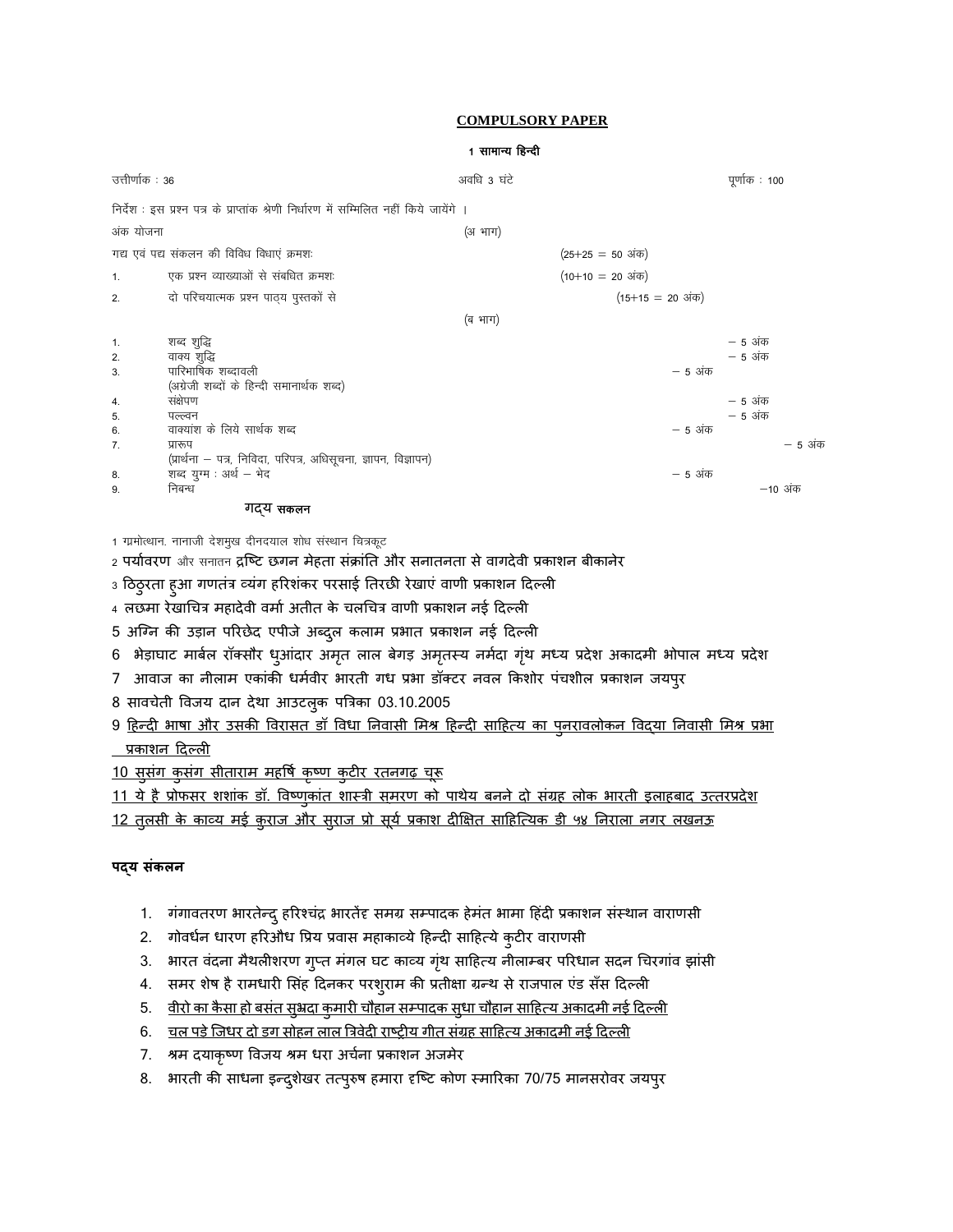#### **2. GENERAL ENGLISH**

Duration: 3 hrs M.M. 100

**Objective:** This is essentially a language based course. It aims at making students read English prose with a view to enlarging their comprehension of the language and encouraging them to develop reading habits. It also aims at giving them basic skills in grammar, widening their vocabulary.The question paper will consist of 100 multiple choice question of 1 mark each [OMR sheet system]

| 1.  | Comprehensions and vocabulary                        |          |
|-----|------------------------------------------------------|----------|
| a.  | Question based on content from the prescribed text   | 15 Marks |
| b.  | Question based on a passage from the prescribed text |          |
|     | to test the candidate's comprehension and vocabulary | 20 Marks |
| (3) | Question based on an unseen passage to test the      |          |
|     | Candidate's comprehension and Vocabulary             | 15 Marks |

[There will be a text of essays and short stories between 100 and 120 pages in length. The test book prescribed is "language through literatureMany" [OUP New Delhi.]

#### *2. Grammar*

| (A) Prepositions                  | 5 marks        |  |
|-----------------------------------|----------------|--|
| (B) Direct and indirect speech    | 5 <i>marks</i> |  |
| $(c)$ Active and passive voice    | 5 <i>marks</i> |  |
| (D) Joining sentences             | 5 marks        |  |
| $(E)$ Elements of a sentences     | 5 marks        |  |
| $(F)$ Transformation of sentences | 5 marks        |  |
| $(G)$ Modals                      | 5 marks        |  |
| $(H)$ Tense Usage                 | 5 marks        |  |
| (I) Determiners                   | 5 marks        |  |
| (J) Common error in English       | 5 marks        |  |

#### **Books Recommended**

| 1. A.J. Thomson and A.V. Martinet: |                | A Practical English Grammar (Oxford Paperback).           |
|------------------------------------|----------------|-----------------------------------------------------------|
| 2. S. Pit Corder                   |                | Intermediate English Practice Book (O.L.)                 |
| 3. Bhaskaran and Horsburgh         | $\mathbb{R}^2$ | Strengthen Your English (O.U.P., 1973)                    |
| 4. I.K.Sharma and V.D.Singh        | $\mathbb{R}^2$ | A practical course in English (Ramesh Book Depot, Jaipur) |
| 5. T.L.H. Smith-Pearse             | ÷              | The English Errors of Indian Students (OUP).              |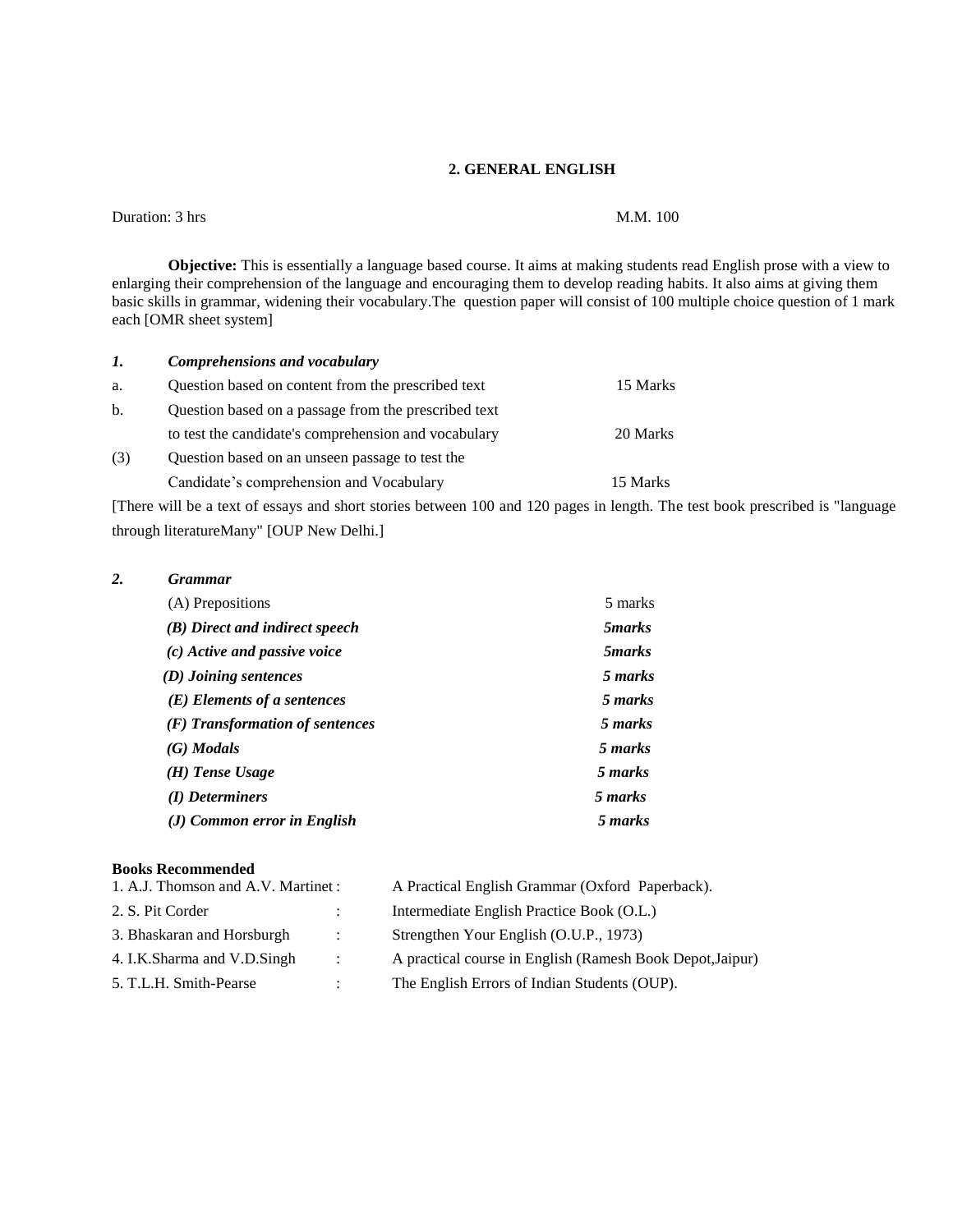## **3. ENVIRONMENTAL STUDIES**

Compulsory in I year for all streams at undergraduate level

|            | <b>Scheme of examination</b> |            |
|------------|------------------------------|------------|
| Time 3 hrs | Min                          | Max. Marks |
| Theory     | 36                           | 100        |

1. The marks secured in this paper shall not be counted in awarding the division to a candidate.

- 2. The candidate have to clear compulsory paper in three chances.
- 3. Non appearing or absent in the examination of compulsory paper will be counted a chance.

# CORE MDULE SYLLABUS FOR ENVIRONMENTAL STUDIES FOR UNDERGRDUATE COURSES OF ALL **BRANCHES**

#### **Unit 1: The Multidisciplinary nature of environmental studies**

Definition, scope and importance

Need for public awareness.

#### **Unit 2: Natural Resources**

#### **Renewable and non-renewable resources:**

Natural resources and associated problems.

- a) Forest resources: Use and over-exploitation, deforestation, case studies. Timber extraction, mining dams and their effects on forests and tribal people.
- b) Water resources: Use and over utilization of surface and groundwater, floods, drought, conflicts over water, damsbenefits and problems.
- c) Mineral resources: use and exploitation environmental effects of extracting and using mineral resources, case studies.
- d) Food resources: World food problems changes caused by agriculture and overgrazing effects of modern agriculture, fertilizer pesticide problems, water logging, salinity, case studies.
- e) Energy resources: Growing energy needs, renewable and nonrenewable energy sources, use of alternate energy sources. Case studies.
- f) Land resources: Land as a resource, Land degradation, main induced Landslides, soil erosion and desertification.
- Role of an individual in conservation of natural resources.
- Equitable use of resources for sustainable lifestyles.

#### **Unit 3: Ecosystems**

- Concept of an ecosystem.
- Structure and function of an ecosystem.
- Producers, consumers and decomposers.
- Energy flow in the ecosystem.
- Ecological succession.
- Food chains, food webs and ecological pyramids.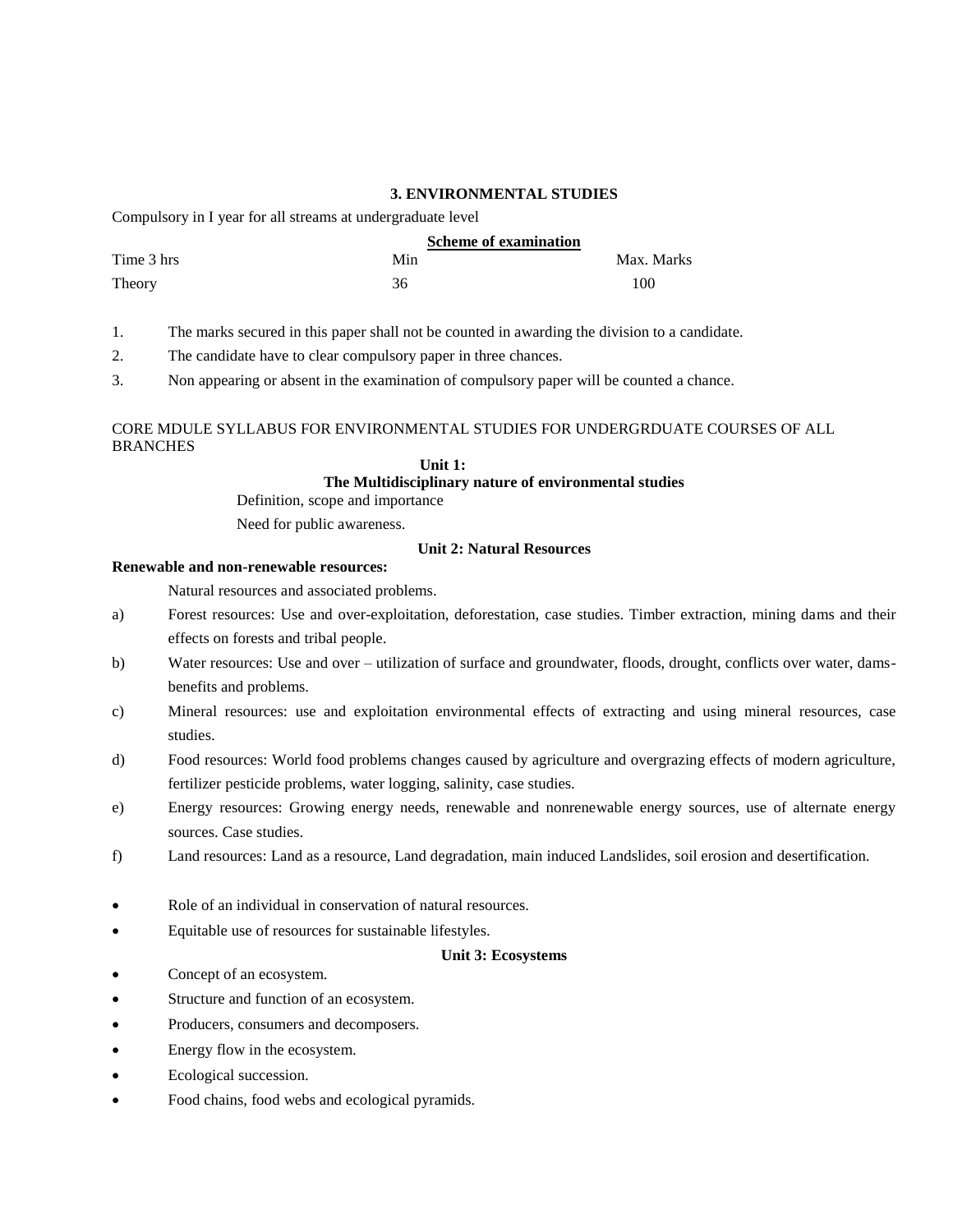- Introduction , type, characteristic features, structure and function of the following ecosystem :
- a Forest ecosystem
- b Grassland ecosystem
- c Desert ecosystem
- d Aquatic ecosystems (ponds, streams, lakes, rivers, oceans, estuaries)

#### **Unit 4 : Biodiversity and its conservation**

- Introduction Definition genetic, species and ecosystem diversity.
- Biogeographically classification of India.
- Value of biodiversity: consumptive use, productive use, social, ethical, aesthetic and option values.
- Biodiversity of global, National and local levels.
- India s a mega diversity nation.
- Hot-spots of biodiversity.
- Threats to biodiversity: habitat loss, poaching of wildlife, man wildlife conflicts.
- Endangered and endemic species of India.
- Conversation of biodiversity: In situ and Ex-situ conversation of biodiversity.

## **Unit 5: Environmental Pollution**

## Definition

- Causes, effects and control measures of :
	- a Air pollution b. Water pollution
	- c. Soil pollution d. Marine pollution
	- e. Noise pollution f. Thermal pollution
	- g Nuclear hazards
- Solid waste Management: Causes, effects and control measures of urban and industrial wastes.
- Role of an individual in prevention of pollution.
- Pollution case studies.
- Disaster management: floods, earthquake, cyclone and landslides.

# **Unit 6: Social Issues and the Environment**

- From Unsustainable to Sustainable development.
- Urban problems related to energy.
- Water conversation, rain water harvesting, watershed management.
- Resettlement and rehabilitation of people, its problems and concerns. Case Studies.
- Environmental ethics : Issues and possible solutions.
- Climate change, global warming, acid rain, ozone layer depletion, nuclear accidents and holocaust. Case studies.
- Wasteland reclamation.
- Consumerism and waste products.
- Environmental Protection Act.
- Air (Prevention and Control of Pollution) Act.
- Water (Prevention and Control of Pollution) Act.
- Wilde life Protection Act.
- Forest Conservation Act.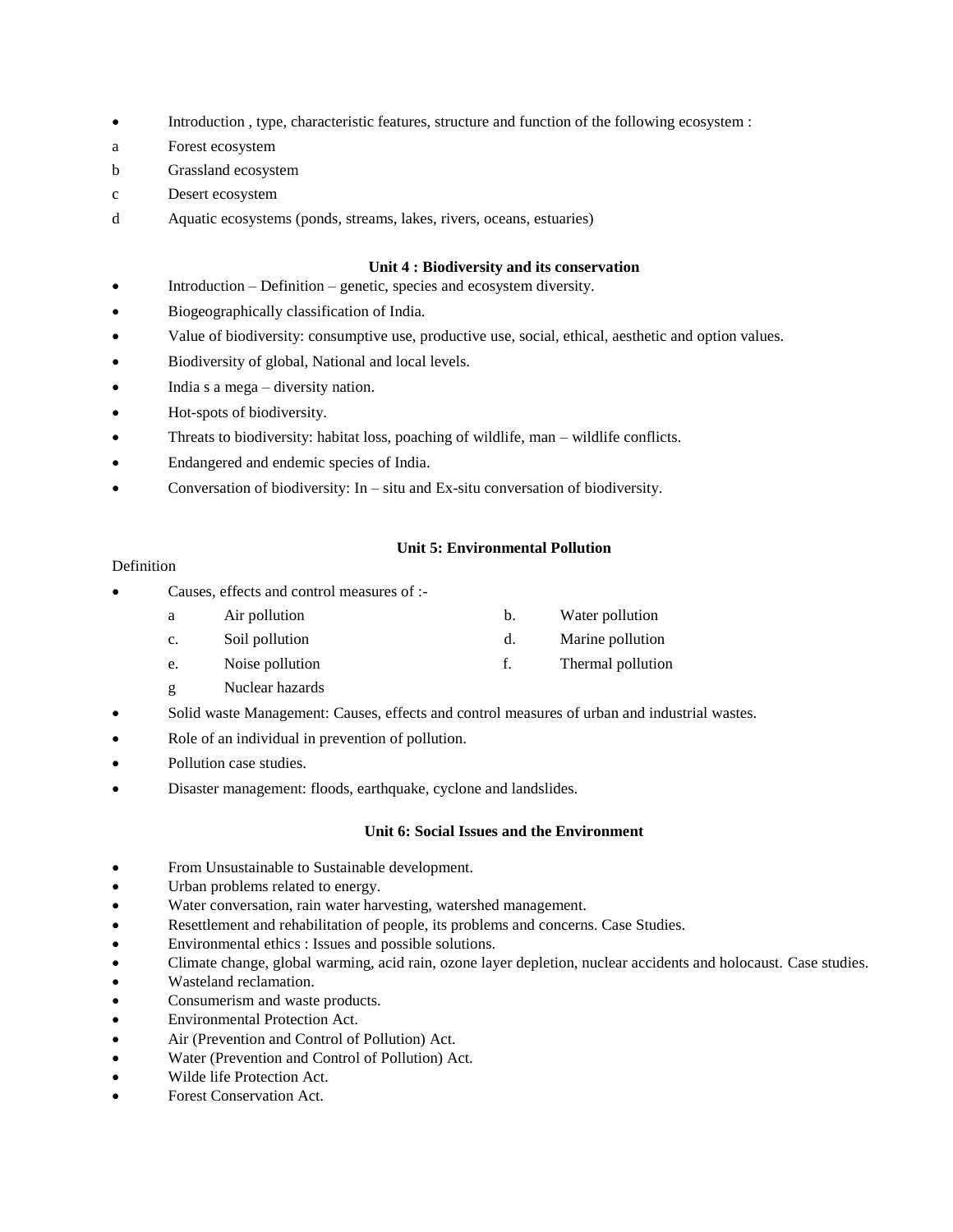- Issues involved in enforcement of environmental legislation.
- Public Awareness.

# **Unit 7 : Human Population and the Environment**

- Population growth, variation among nations.
- Population explosion Family Welfare Programme.
- Environment and Human health.
- Human Rights.
- Value Education,
- HIV/AIDS.
- Women and Child Welfare.
- Role of Information Technology in Environment and human health.
- Case Studies.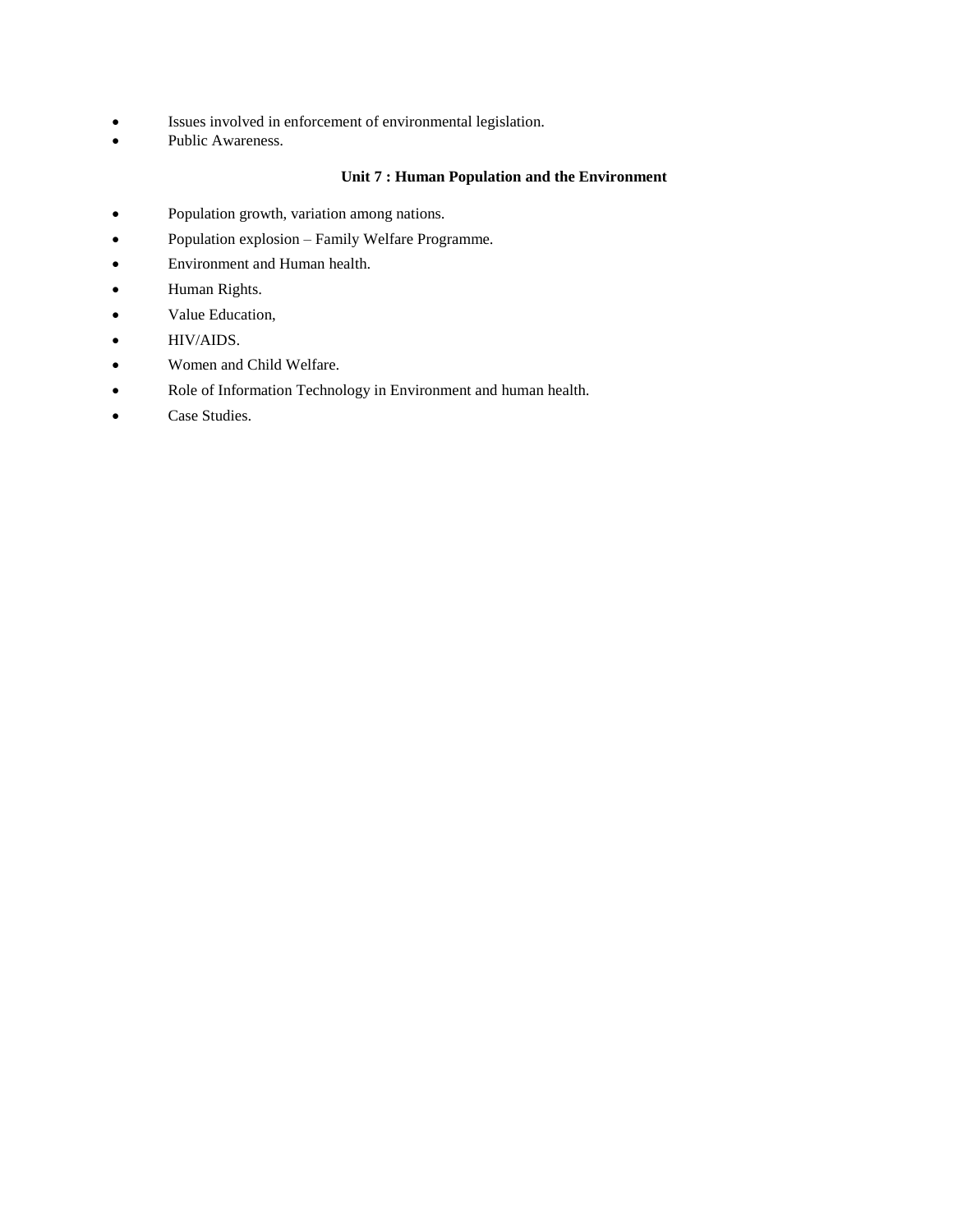#### **B.Sc.-Pt.-I**

#### **Theory Paper I- Basic Principle of Yoga & its Relevance**

Note: - Each theory paper is divided into three independent units. The questions paper will be divided into three parts, Part-A, Part-B and Part-C. Part A [20 marks] is compulsory and contains 10 questions at least three questions from each unit. Each question is of two marks [20 words]. Part-B [20 Marks] is compulsory and will contain five questions at least one from each unit. Candidate is required to attempt all five questions. Each question is of four marks [50 words].Part-C [60 marks] contains six questions two from each unit. Candidate is required to attempt three questions one from each unit. Each question is of twenty marks [400 words].

# **1 st Paper** - **Basic Principles of Yoga (48 hr.)**

- Unit-I Yoga -need of the hour, concept of Yoga, Definition of Yoga. Yoga in education, Yoga & personality.
- Unit-II Basics of Yoga, The Four main stream of Yoga, Gyana, Bhakti Raja and Karma Yoga, brief glimpse into each of these streams.
- Unit-III stress & yoga, yoga for emotion culture, the science of happiness.

#### **2nd paper- Concept of Health according to Yoga, Ayurveda & Naturopathy. (48 hr.)**

- Unit-I Concept of Health, Health as general understood, defined by WHO, positive Health. Unit-II Heath and disease, illness according to yoga, Ayurveda, Naturopathy, Panca kosa, the operation of Annamaya kosa, pranayama Kosa, Manomaya kosa, vijnanamaya kosa & Anandamaya kosa.
- Unit-III Naturopathy antiquity, basic principles and tools of naturopathy.

# **Theory Paper II**-**HUMAN BIOLOGY**

# **1 st paper-Anatomy & Physiology. (64 hr.)**

- Unit -I Introduction (what is cell, tissue, organ system and overview of all system) Biological basis of Behavior, Nervous system, Endocrine system.
- Unit -II Musculo-skeletal system, Blood and lymph system. Nutrition- nutrition requirements, Diet for diseases ranging for heart Failure to cancer, Digestive system.
- Unit -III Cardio-Vascular system, Respiratory system. Immune system. Excretory system, Reproductive system, special senses.

# **2 nd paper-Nutrition & Related Biochemistry ((48hr.)**

- Unit-I **Introduction to Nutrition**: Food as a source of nutrients, function of food definition of nutrition, nutrient, adequate, optimum and good nutrition, Interrelationship between nutrition and health-visible symptoms of good health. Concept of balanced diet. Functional Food Groups: Basic four, Basic five, Basic seven.
- Unit-II Carbohydrates: Composition, classification, food sources, functions, storage in body, recommended allowances and effects of deficiency and excess. Lipids: Composition classification, food sources, functions role of essential fatty acids, recommended allowances and effects of deficiency and excess. Lipids: composition classification, food sources, functions role of essential fatty acids, recommended allowances and effects of deficiency and excess. Proteins: Composition, structure and classification,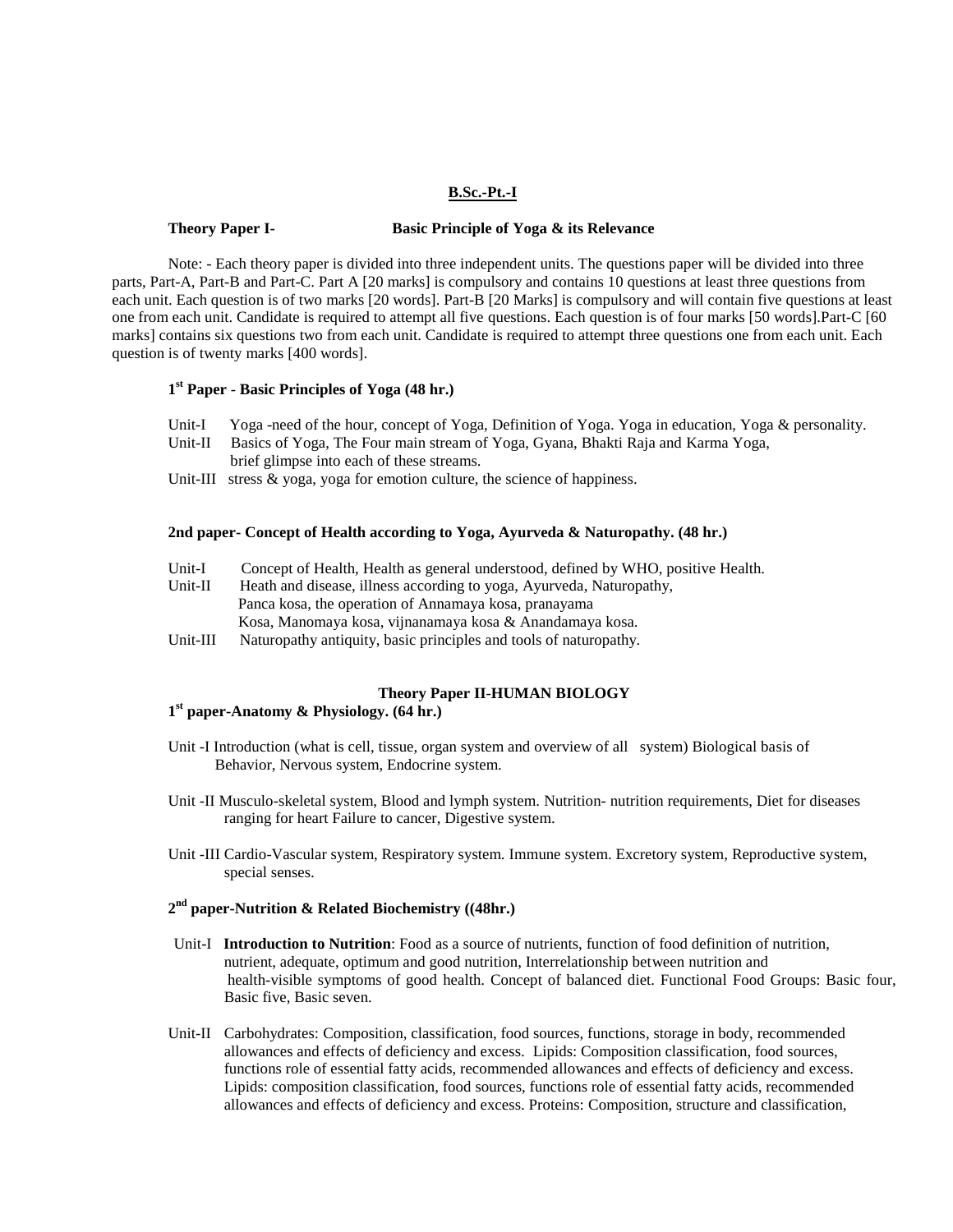denaturation of proteins, Importance of essential and non-essential amino acids Elementary Knowledge of quality of portions, supplementary value of portions, foods sourcesrecommended allowances and effects of deficiency. **Energy:** Units of measuring energy, fuel value of food, calculation of energy. Value of diets. Factors contributing to total energy expenditure, BMR and factors affecting it, physical activity, SDA of food. Recommended allowances, effects of deficiency and excess.

Unit-III **Enzymes:** Definition chemical nature, classification, co-enzymes & co-factors, deficiency and role. **Minerals :** Role in nutrition, sources, bioavailability, recommended allowances and effects of deficiency of Calcium, Iron, Iodine, Sodium, Potassium and Zinc. **Vitamins :** Definition, Classification, units of measurement functions, sources, factors affecting absorption & utilization, Recommended allowances and deficiency of (a) fat soluble vitamins A, D, E and K, (b) Water soluble Vitamins : Thiamine, Riboflavin, Niacin, folic acid, Pyridoxine and ascorbic acid. **Water:** As a nutrient, function, sources, requirement water balance, effect of deficiency.

#### **Th.-III** - **INDIAN EPICS.**

# **1 st paper—Sanskrit and Narda Bhakti Sutra. (32 hr.)**

- Unit I Provides students with basic elementary and practical knowledge of sanskra, alphabet and phonetics.
- Unit –II Grammar and syntax, formation and understanding of simple sentences. Common Samskrta terms used in Literature, relationship with other language.
- Unit –III Historical aspects, life sketch of Narada the author. The science of emotions culture as portrayed in NBS.

# **2 nd paper—Bhagavad-Gita.(32 hr.)**

- Unit –I Smritis and Bhagavad -Gita **,** Historical, the scenario.[Manu smriti, yagyavalkya smriti ]
- Unit –II The key conflict of duty Vs Ethics of Arjuna. Conflict resolution Technology - Jnana Dhyana (one pointedness of mind, bliss in Yoga, control of mind perfection in Yoga.)

Unit –III Bhakti and Karma Yoga stream.(A Glimpse into eighteen chapters

of Gita)(II & III Units Ref: Chapter- 2,3,\*1.45,4.36,4.34,2.20,6.25,6.14,6.34.6.35,6.32,6.21,6.28,8.10,6.28, 6.45,5.21,7.16,16.13,16.4,16.5,10.40,10.41,12.8,11.3,11.8,11.9,11.7,11.45,11.52,18.54,18.66,8.5,18.16,12. 7,3.1,3.4,3.6,3.7,18.25,18.24,8.23,2.47,4.16,4.17,2.48,2.50,4.18,4.20,3.19,2.51,2.70,6.4,6.6,6.11,4.31,6.17 ,6.12,6.13,6.25,6.14,6.34,6.35,6.32,6.31,6.28,8.10,6.28,6.45,5.21\*)

## **Books for Reference:**

- 1. Yoga: Its basis and applications. Dr.HR.Nagendra, SVYP, Bangalore.
- 2. Essence of Yoga- Swami Sivananda, The Divine life Society.
- 3. Light of Yoga- B.K.S Iyengar, Pub: Harper Collins India Pvt Ltd.
- 4. Yoga Sadhana(Hindi&English),Swami Anandananda,Yog Sadhna Ashram, Bapu Nagar, Jaipur(Raj.)
- 5. Yog Sikhsha(Hindi) Swami Satyanand Saraswati, Yog publication Trust, Mungare, Bihar.
- 6. Health&Yogasana-Swami Anandananda, Yog Sadhna Ashram, Bapu Nagar, Jaipur(Raj.)
- 7. Pranayama-KalaAur Vigyan(Hindi), Dr.H.R.Nagendra, SVYP, Banglore.
- 8. A Glimpse of Human Body-Dr. Shirley Telles.
- 9. Yoga for Comman Alliments- Dr.H.R.Nagendra, R.Nagrathan& Robin Monoro, SVYP, Banglore.
- 10. Yoga Way to Cure Disease, Swami Sivananda Saraswati.
- 11. Yog Darshana(Hindi)-Geeta Press ,Gorakhpur.
- 12. Yogic Chiktsa(Hindi)Swami Kuva.
- 13. Yogdipika(Hindi), B.K.S Iyengar, Orient Longman Pvt Ltd,New Delhi.
- 14. Bhagwat Geeta,Narada Bhakti Sutra,DshoUpnishad,(Hindi)Geeta Press, Gorakhpur.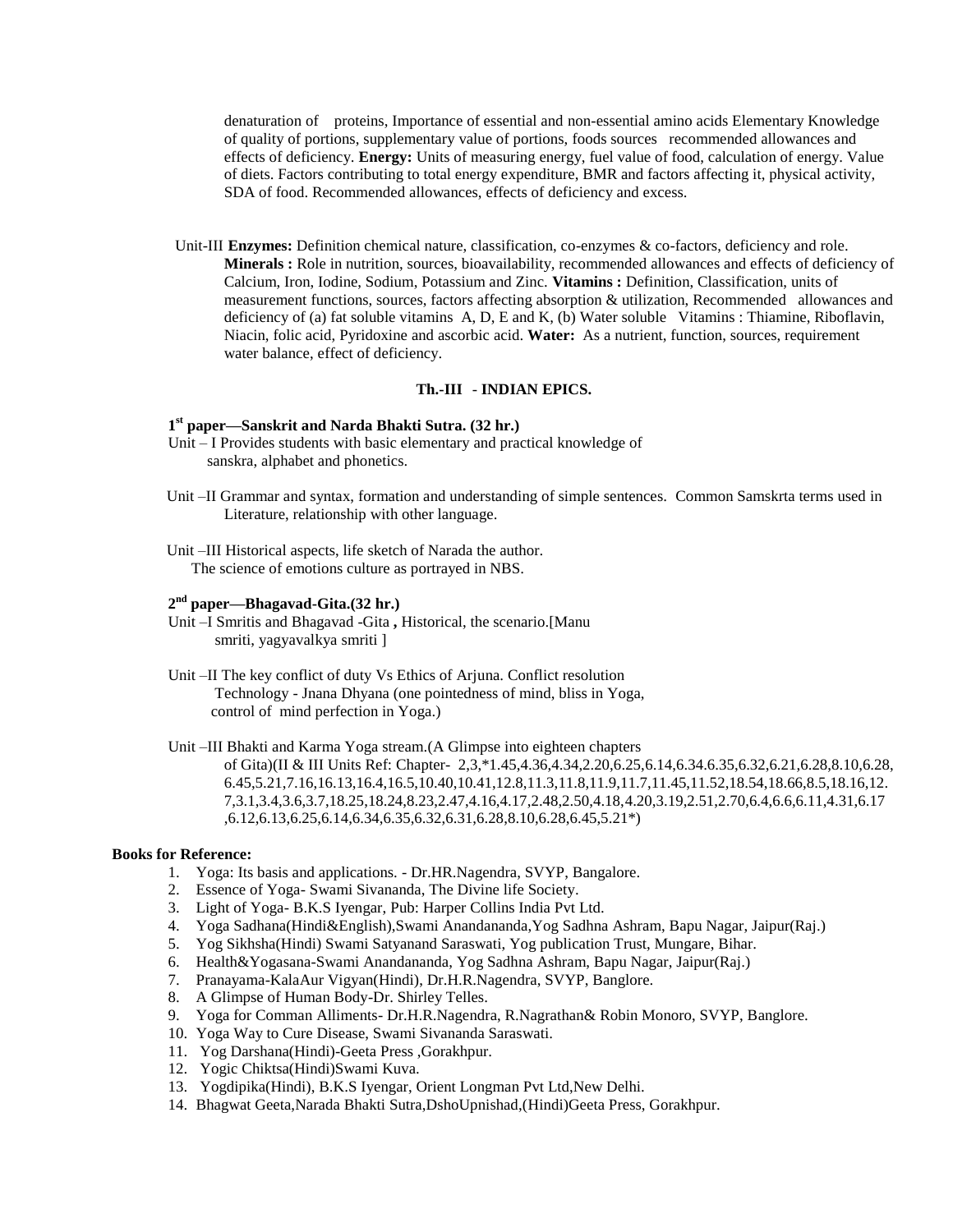- 15. Patanjali Yogsutra (Hindi), Yoga publication Trust, Mungare, Bihar.
- **\*** For more information: Refer to SVYP, Banglore-560 018.
- 16. Basic Book of Sanskrit Bharti.

# **B.Sc. Part –I**

# **100 Marks**<br>**Practical**

| <b>Practical</b>      |                                        |           | <b>Min. Pass</b><br>Marks-36 |
|-----------------------|----------------------------------------|-----------|------------------------------|
| 1 <sup>st</sup> Paper |                                        |           |                              |
| 1.                    | Kriyas (Shatkarma)                     |           | 20                           |
| 2.                    | Surya Namaskar                         |           | 20                           |
| 3.                    | Sukshama Vyayama                       |           | 20                           |
| 4.                    | Asana. (Basic set)                     |           | 20                           |
| 5.                    | Eight step. Teaching tech. asana       |           | 20                           |
| $2nd$ Paper           |                                        | 100 Marks |                              |
| 1.                    | Pranayama – I                          |           | 20                           |
| 2.                    | Bandhas & Mudras                       |           | 20                           |
| 3 <sub>1</sub>        | <b>Omker Meditation</b>                |           | 20                           |
| 4.                    | Relaxation technique [IRT, QRT, DRT]   |           | 20                           |
| 5.                    | Presentation                           |           | 20                           |
| 3rd Paper             |                                        | 100 Marks |                              |
| 1.                    | Chanting $-I$                          |           | 20                           |
| 2.                    | Yoga game $-I$                         |           | 20                           |
| 3.                    | Emotions culture through Music,        |           | 20                           |
|                       | Patriotic, Service,- related songs and |           |                              |
| 4.                    | Kama yoga - Report writing             |           | 20                           |
| 5.                    | <b>Presentation</b>                    |           | 20                           |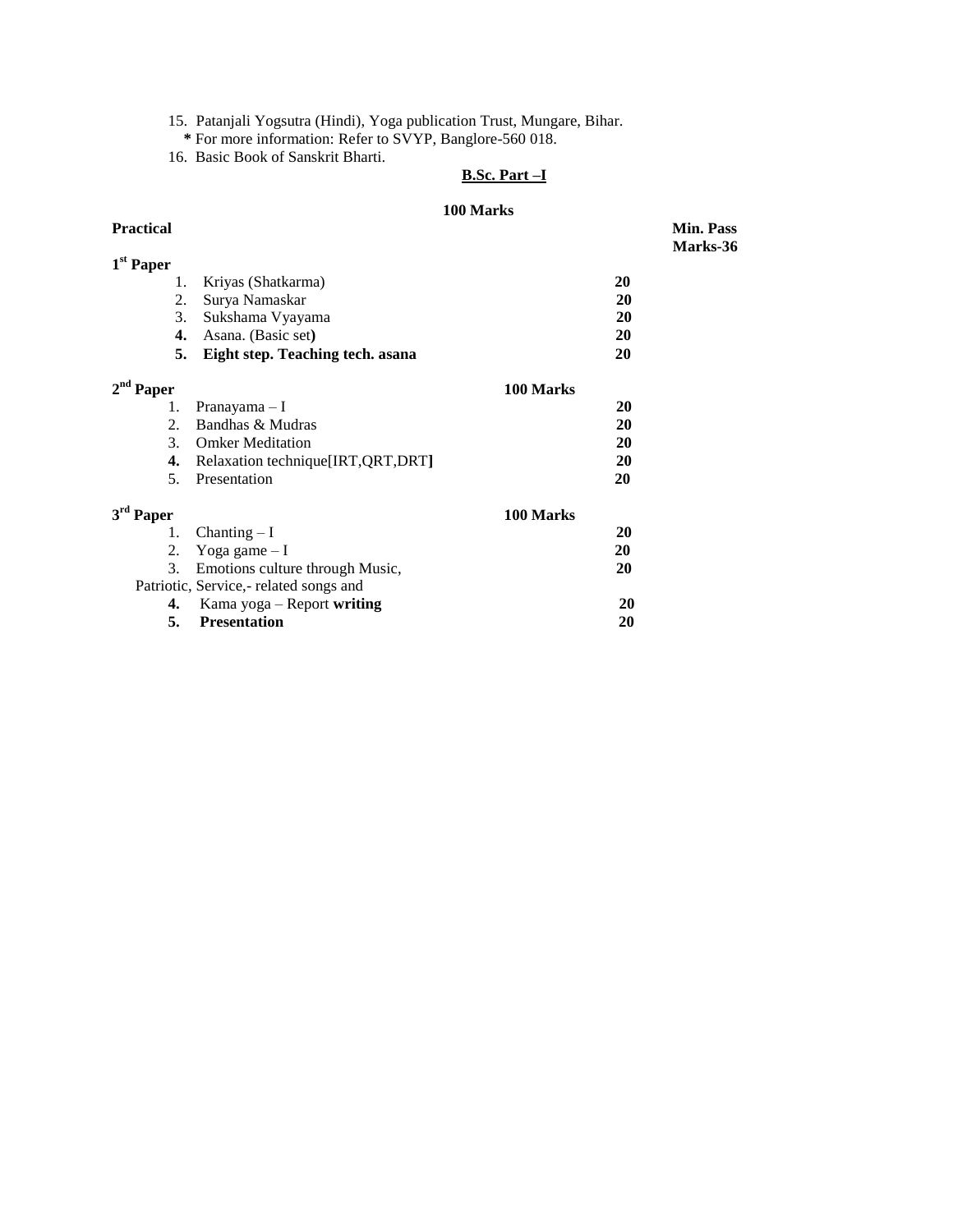#### **B.Sc.-Pt.-II**

#### **Th. I-BASIC PRINCIPLE OF THERAPY**

 Note :- Each theory paper is divided into three independent units. The questions paper will be divided into three parts, Part-A, Part-B and Part-C.Part A[20 marks] is compulsory and contains 10 questions at least three questions from each unit. Each question is of two marks[20 words]. Part-B [20 Marks] is compulsory and will contains five questions at least one from each unit. Candidate is required to attempt all five question.Each question is of four marks[50 words].Part-C[60 marks] contains six question two from each unit. Candidate is required to attempt three questions one from each unit. Each question is of twenty marks[400 words].

# **1 st paper—Modern medicine & Yoga therapy for common Ailments (64hr.)**

- Description, Patho-Physiology, Clinical features, complication, Pharmacological management (general), non pharmacological management (what is know) of the following diseases. (48 hr.)
- Unit –I Respiratory- Bronchial asthma, Nasal allergy, Endocrine- Diabetes mellitus, Obesity. Cardio-Vascular-Hypertension, Ischaemic heart disease. Digestive-Acid peptic pain, Irritable bowel syndrome.
- Unit –II cardio-Vascular-Hypertension, Ischemic heart disease. Chronic pain Arthritis, low back pain, Migraine, Tension, Headache, Cancer.
- Unit –III IV Reproductive Menstrual disorders, Infertility, menopause, PMT, pregnancy, Eye problems-Error of Refraction, Glaucoma, Psychiatry & Neurology – Anxiety and Depressive Neurosis, Psychosis, Epilepsy, Muscular Dystrophy, Mental Retardation.

# **2 nd paper—Yoga Therapy through Patanjali Yoga, Vasistha Yoga and Hatha Yoga.(64 hr.)**

- Unit –I Concept of Citra and its modification Descriptions of various types of mental afflictions leading to different diseases.
- Unit –II Remedial measures prescribed there in IAYT (Integrated Approach of Yoga therapy).The role of different Asanas,Pranayarna,Mudras, Bandha and Kiryas.
- Unit –III Concept of Adhi and Vgadhi as found in Yoga Vasistha,The manner of destruction of mind,portrayed in defferent texts of Hatha yoga for dealing with different{Hath yoga Pradipika,Gharand shmita}

## **Th.-II YOGA & SPIRITUALITY**

# **1 st paper—Message of Upanishad, Psychology and counseling (in spiritual way)(32 hr.)**

- Unit –I Upanishads the quintessence of Vedas, the basic of Yoga, [Meaning of upanishads, Imporatance, Amritnadopanishad,Ishawasyopainshad,Kathoupnishad,Chandogyaupanishad,Taittiryaupanishad,]
- Unit –II Glimpse of each Upanishads,The style of Upanishad[Shali,bhav Bhasha] Harmony, Ego and beyond yogic practive.The pranavopanishad,Prasnaupanishad, Kenopanishad,Mandukyaupanishad, Mundakaupanishad, Glimpse of each Upainshads.
- Unit- III A general survey of the life sketch, teachings and techniques of founders of various spiritual masters [Viveknand,Dayanand,Mahatma Ghandi, Ravindranath Tagore,Arvind, Tilak, Vinoba bhave. Introduction to modern Psychology, Education psychology. Principles and practices of yoga counseling methods & counseling.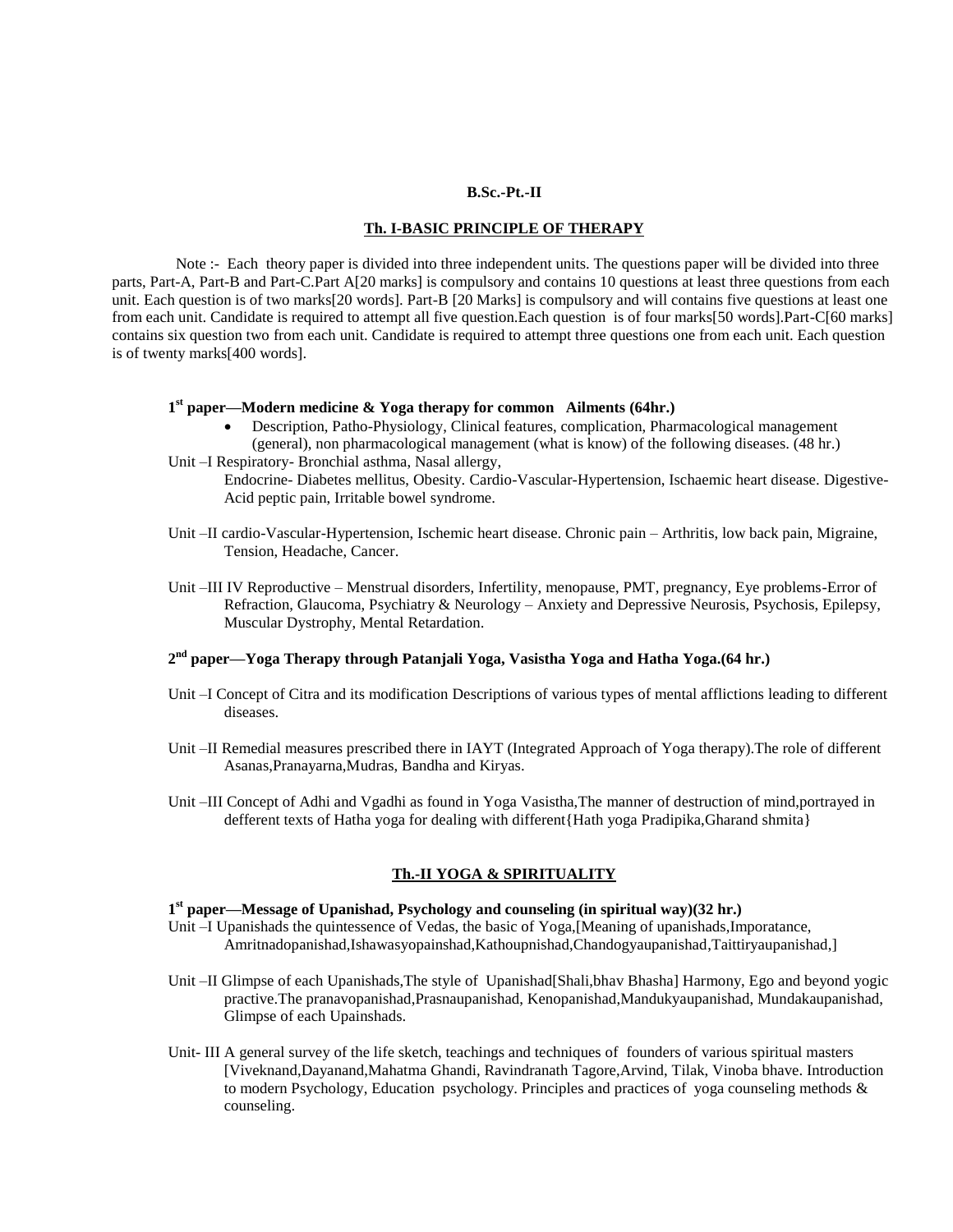# **2 nd paper—Concept of Dharma & Comparative Religious. (48 hr.)**

- Unit –I Dharma- concept, Definition,Features,Part-1 Epics[Ramayana, Mahabart, Geeta] Improtance of Dharma, Dharma and Science.
- Unit –II Part-II[Hindu Dharma], Ideals of Dharmas-[Guru Dharma, pitra Dharma, shishya Dharma, Matra Dharmas,Mitra Dharma,Putra Dharma,Nari Dharma.]
- Unit –III Comparative religions- Part-I Partially from comparative religionIslam, Christianity. Part-II-Partially from comparative religion other religion other religions, Buddhism, Jainism, Sufism,Dharma according to ancient india- Vedic kal,Uttar Vedic kal,Upanishad,Sutra kal.

#### **Th.-III ORIENTATION TO YOGA TEXTS**.

**1 st paper—Orientation Patanjali Yoga Sutra. (32 hr.) Pantanjali Yoga Pradeepika text(Part-I). Sutra's 1 to 106.(Smadhi Pada & Sadhana Pada)** Unit-I 1 to 63 Sutra's**.** Unit-II 64 to 84 Sutra's. Unit-III 85 to106 Sutra's.

**2 nd paper**-**Orientation Patanjali Yoga Sutra. (32 hr.) Pantanjali Yoga Pradeepika text(Part-II). Sutra's107 to 196.(Vibhuti Pada&Kavalya Pada)**  Unit-I 107 to 161 Sutra's**.** Unit-II 162 to 179 Sutra's. Unit-III 180 to 196 Sutra's.

#### **Books for Reference:**

- 1) Essence of Yoga- Swami Sivananda, The Divine life Society.
- 2) Yoga Sadhana(Hindi&English),Swami Anandananda,Yog Sadhna Ashram, Bapu Nagar, Jaipur(Raj.)
- 3) Health&Yogasana-Swami Anandananda, Yog Sadhna Ashram, Bapu Nagar, Jaipur(Raj.)
- 4) Yoga-Vivekananda Kendra Prakashna,Madras.
- 5) Pranayama-KalaAur Vigyan(Hindi), Dr.H.R.Nagendra, SVYP, Banglore.
- 6) A Glimpse of Human Body-Dr. Shirley Telles.
- 7) Yoga for Comman Alliments- Dr.H.R.Nagendra, R.Nagrathan& Robin Monoro, SVYP, Banglore.
- 8) Yoga Way to Cure Disease, Swami Sivananda Saraswati.
- 9) Yogaic Chikatsa(Hindi)Swami Kuva.
- 10) Yogdipika(Hindi), B.K.S Iyengar, Orient Longman Pvt Ltd,New Delhi.
- 11) Bhagwat Geeta,Narada Bhakti Sutra,DshoUpnishad,(Hindi)Geeta Press, Gorakhpur.
- 12) Patanjali Yogsutra(Hindi),Yoga publication Trust, Mungare, Bihar.
- 13) Yoga for Bronchial Asthma,Dr. R.Nagrathana&Dr.H.R.Nagendra, SVYP, Banglore-560 018.
- 14) Yoga for Arthritis, Dr. R.Nagrathana&Dr.H.R.Nagendra, SVYP, Banglore-560 018.
- 15) Yoga For Hyper Tension& Heart Disease, Dr. R.Nagrathana& Dr.H.R.Nagendra, SVYP, Banglore-560 018.
- 16) Yoga For Pregnancy, Dr. R.Nagrathana, Dr.H.R.Nagendra&
	- Dr,Shamantakamani-Narendran, SVYP, Banglore- 560 018
	- 17) Yoga for Diabetic,Dr. H.S.Shrikanta, Dr. R.Nagrathana& Dr.H.R.Nagendra, SVYP, Banglore-560 018.
	- 18) Science of Holistic Living,Vivekanand Kendra Prakashan,Chennai.
	- 19) Mukti ke Chaar Sopaan, Swami Styanand Saraswati, Mungare, Bihar.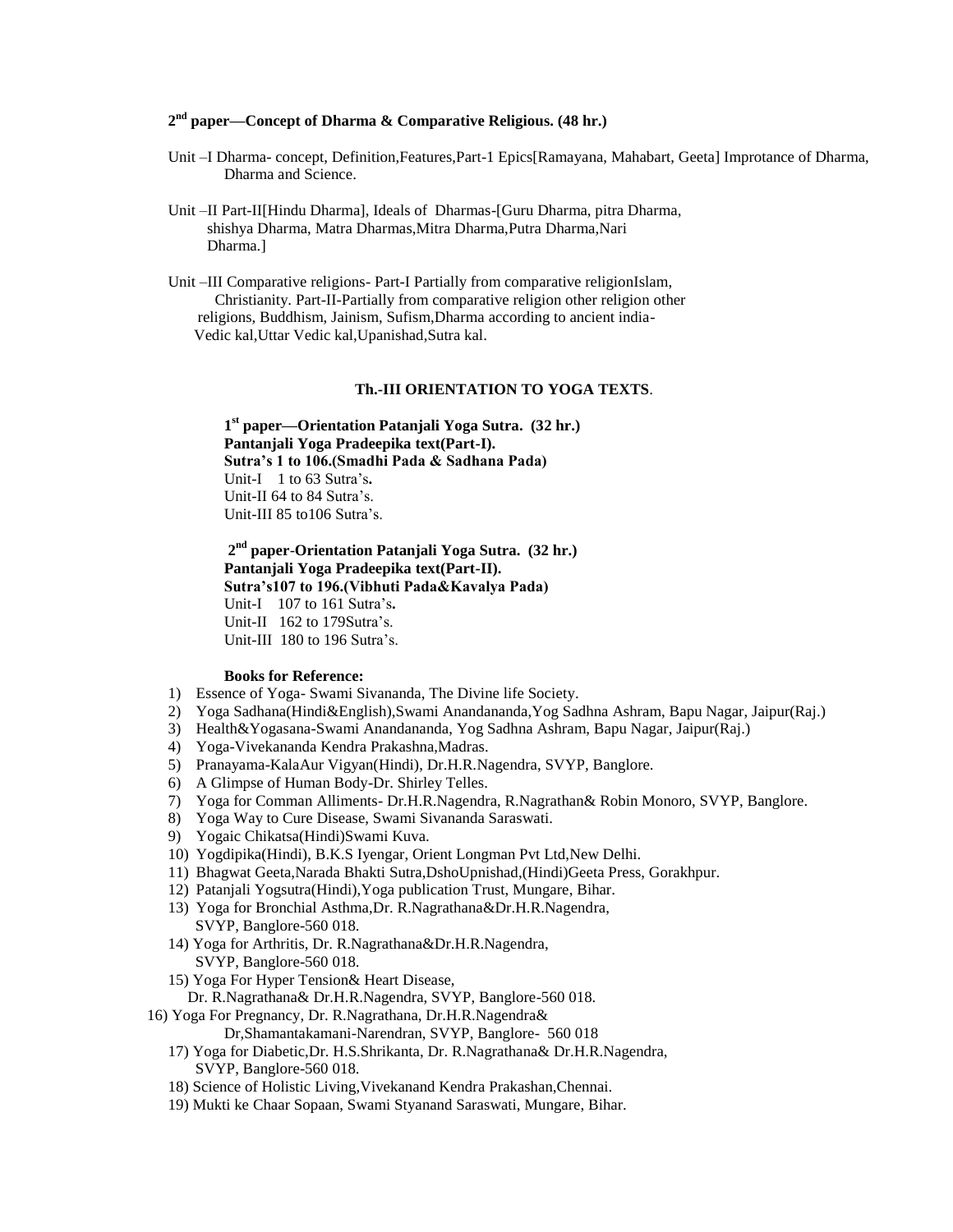**\***For other References: Refer to SVYP, Banglore-560 018.

# **B.Sc. Part –II**

| <b>Practical</b>                                                                        |           | Marks-100<br><b>Min. Pass</b><br>Marks-36 |  |
|-----------------------------------------------------------------------------------------|-----------|-------------------------------------------|--|
| $1st$ Paper                                                                             |           |                                           |  |
| Advance Asana<br>$\mathbf{1}$                                                           |           | 20                                        |  |
| 2.<br>Advance Kriyas                                                                    |           | 20                                        |  |
| 3.<br>Pranayama $-$ II                                                                  |           | 20                                        |  |
| <b>Cydic Meditation</b><br>4.                                                           |           | 20                                        |  |
| Yoga Game-II<br>5.                                                                      |           | 20                                        |  |
| $2nd$ Paper (Therapy Part)                                                              | 100 Marks |                                           |  |
| 1. IAYT for promotion of positive health [Basic Set]<br>[Karma Yoga II- Min.20 classes] |           | 50                                        |  |
| IAYT for common ailments. [Special Technique]<br>2.                                     |           | 50                                        |  |
| 3 <sup>rd</sup><br>Paper                                                                | 100 Marks |                                           |  |
| Teaching Techniques for disease<br>1.<br>[Report writing & presentation]                |           | 50                                        |  |
| 2.<br>Report Writing & Presention<br>[Topic given by faculty]                           |           | $(25+25)$                                 |  |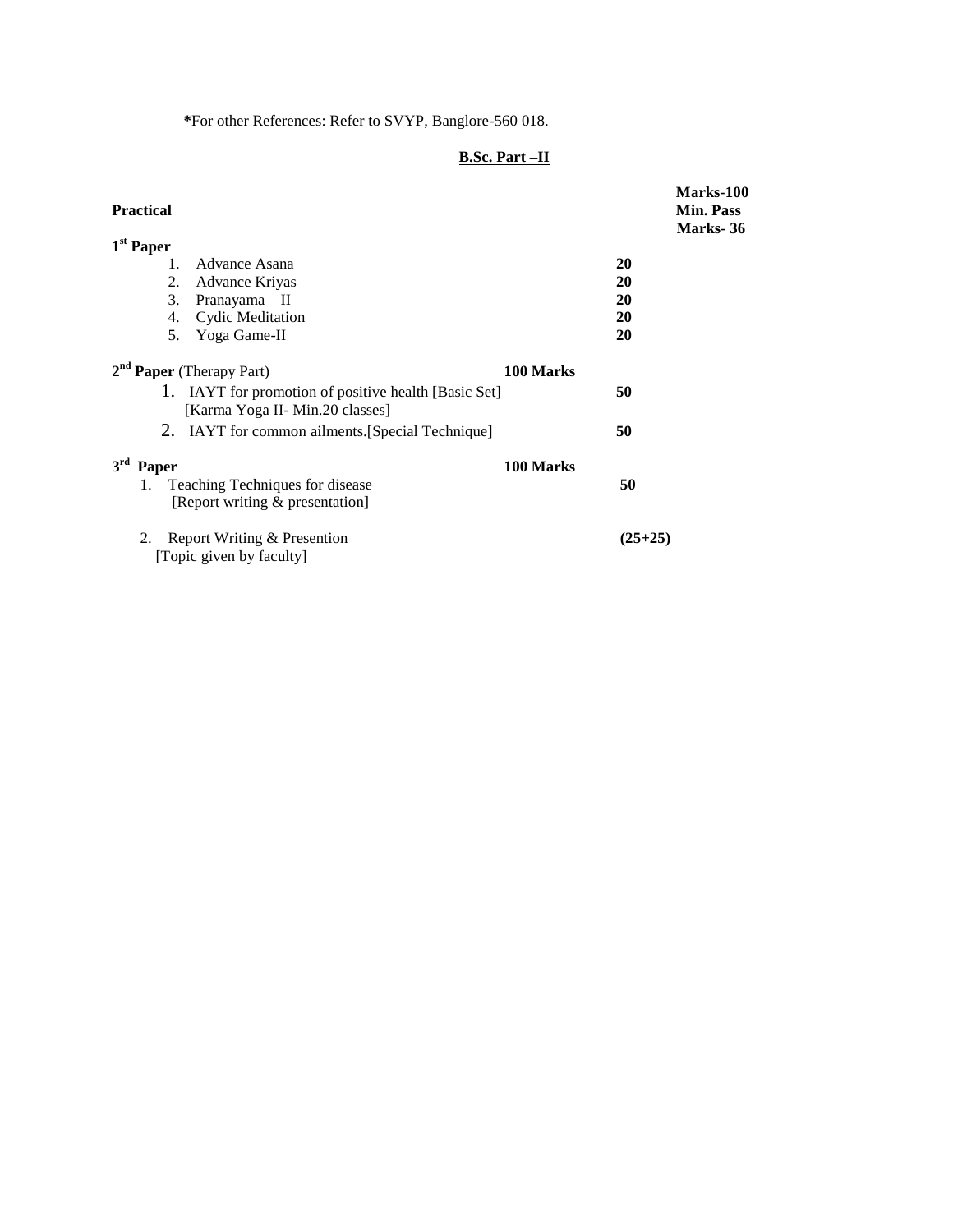#### **B.Sc.-Pt.III**

#### **Th. I CONSCIOUSNESS AND YOGA RESEARCH Max marks-100 Min. pass marks-36**

Note: - Note: - Each theory paper is divided into three independent units. The questions paper will be divided into three parts, Part-A, Part-B and Part-C. Part A [20 marks] is compulsory and contains 10 questions at least three questions from each unit. Each question is of two marks [20 words]. Part-B [20 Marks] is compulsory and will contain five questions at least one from each unit. Candidate is required to attempt all five questions. Each question is of four marks [50 words].Part-C [60 marks] contains six questions two from each unit. Candidate is required to attempt three questions one from each unit. Each question is of twenty marks [400 words].

# **1 st paper-Brain-Neuro-Physiology and Consciousness.**

- Unit I The nervous system, the voluntary and involuntary NS. Sympathetic and the parasympathetic NS, their Functions under stress.
- Unit –II Brain anatomy and physiology, the left and the right brain, cognition, IQ, memory, emotions, creativities functions, memory and learning.
- Unit III The three state of consciousness and brain function, Super conscious states, Samadhi and brain,

# **2 nd paper-Research Methodology**

- Unit –I Introduction, definition, function, importance and limitation of statistic Collection of data, Measures of central tendency, Measures of dispersion and skewness.
- Unit –II Correlation analysis, simple regression analysis, Research Methodology need and design and scope in yoga education.
- Unit –III Census and sample Investigation, sampling Theory, Testing of Significance, Type of Error's, Hypothesis testing.

## **Th.-II NATUROPATHY AND STRESS MANAGEMENT**

#### **I-paper-Basis of Naturopathy**

- Unit-I History of Naturopathy, Health and Nature Cure, five elements- Space, Air, sun, Water, Earth. Foreign Matters-Definition, Origin, Effects on Body, Acute and chronic diseases.
- Unit-II Definition and clinical features, Eating habit, Raw eating-method and importance. Aims and Basis principles of Disease Prevention, Development of Physical, mental and spiritual health.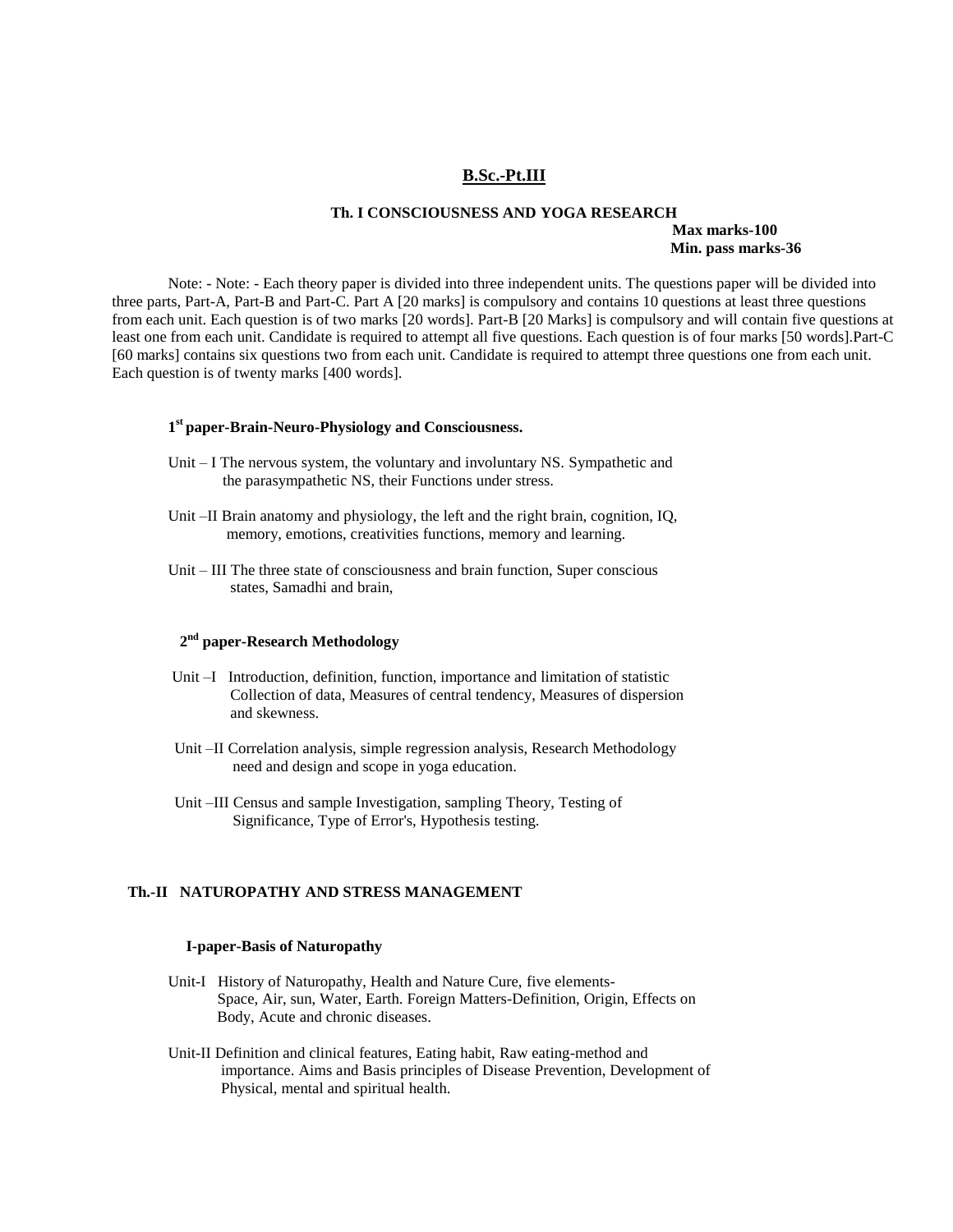- Unit-III Community sanitation and hygiene water supply, environment, health lows for Food Din-charya and Ritu-charya ,health tri-dosha vata pitta, kapha, smoking, tea, coffee, drinks. **II-Paper- STRESS MANAGEMENT AND YOGA**
- Unit –I Basic challenge of stress, Yogic concept of stress, Eustress and Distress, Physiology of stress. Stress induced problems and yogic Management for stress.
- Unit –II Stimulation- Relaxation combine- the core. Recognition is half the Solution.Stress levels, Stimulations and pointed of awareness. Depth of Perception and expansion of awareness.
- Unit –III Working through the group, progress in tune with nature, A Holistic life style for the effective stress Management.

# **TH.III- NATURE CURE METHODS & PRACTICE**

.

#### **Paper-I – Hydrotherapy & Mud therapy**

- Unit-I Hydrotherapy- Physical properties of water, principles of hydrotherapy, physiological effects of water application on skin repiration,digestion,action and reaction.
- Unit-II The technique of hydrotherapy water drinking, effusions, irrigation at rose, stomach colon and rectum, chest pack, trunk pack, T-packs, leg local, full wet sheet pack, hip bath, spiral bath, spinal bath, foot bath, vapour bath, and steam bath.
- Unit –III Mud therapy type of mud, collection and properties of mud, general and local mud applications, the physiological and pathological effects and contraindication.

#### **Paper-II- nature cure Methods and practice**

- Unit I- Chromo therapy- Types of colors-primary and secondary, chromo Philosophy, chromo hygienic, limitations of chromo therapy, physiological use of colors, limitations of chromo therapy.
- Unit- II-Fasting- definition, difference between fasting and starvation, type of fast, short fast, intermediate fast, long fast, physiological effects of fast, how to start fast ,how to continue and how to breakfast, methods of fasting water, juice, saline ,fruit, partial fast, mono diet fast, nutrition and dietetics- Classifications of food and drinks, deficiency diseases, artificial food and there Ill effects, acidic and alkaline food. Digestion, absorption and assimilation.
- Unit-III-Value of food in raw state, germinated form and cooked form, customs and manners of eating, combination of food, nutrition and its importance, balanced diet. Theory of massage, therapeutic use of massage, physiological effect of massage-upon skin, muscular system, circulatory system, digestive system and nervous system, massage Manipulations, hacking, stroking,percussion,petrispange,friction,tapotment,vibration and shaking.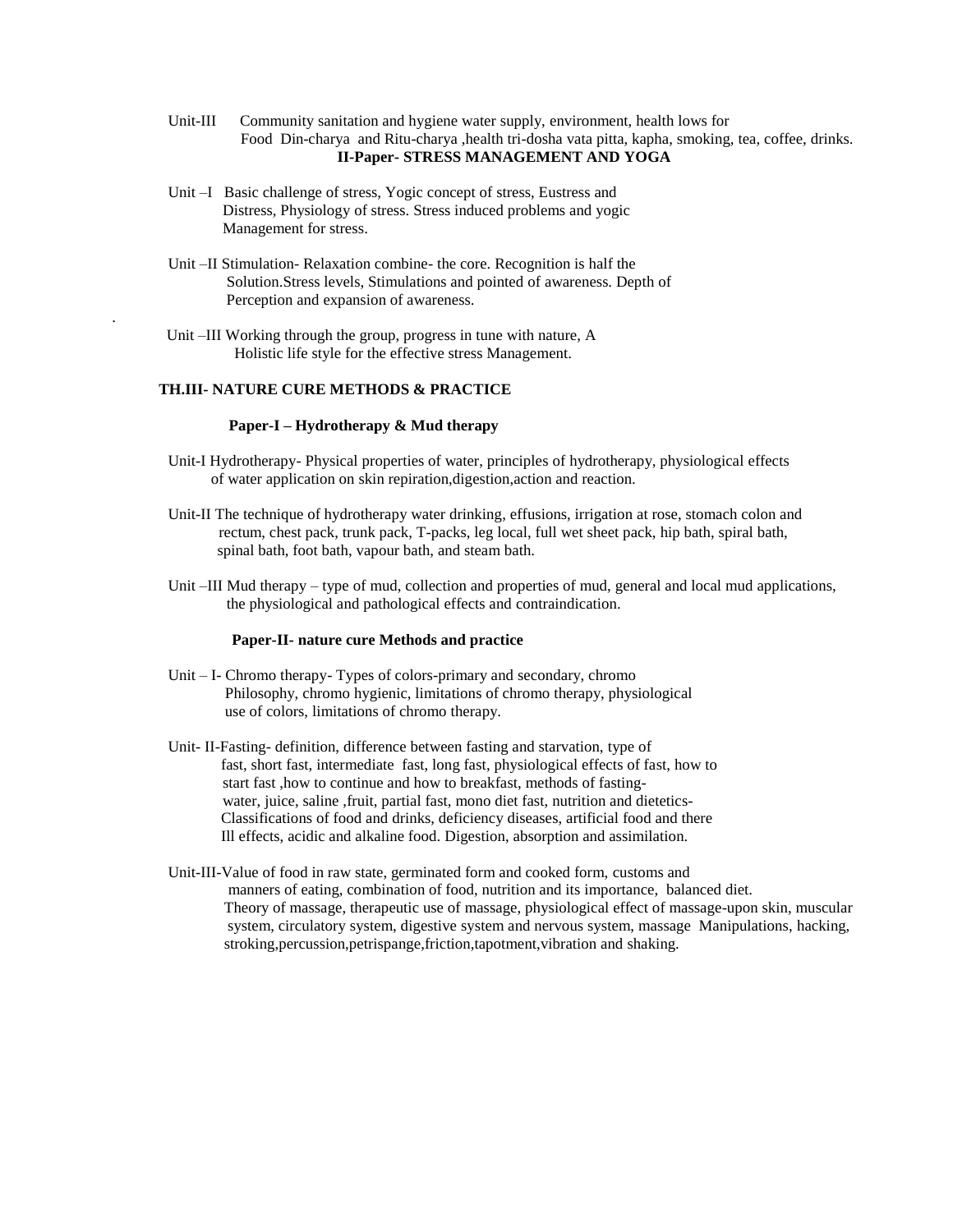#### **Books for Reference:**

- 1. Essence of Yoga- Swami Sivananda, The Divine life Society.
- 2. Yoga-Vivekananda Kendra Prakashna,Madras.
- 3. New Perspective in Stress Management- Dr.H.R.Nagendra, SVYP, Banglore.
- 4. Yog Darshana(Hindi)-Geeta Press ,Gorakhpur.
- 5. Research Methods, Dr.H.R.Nagendra & Shirley Telles,Vivekanand Kendra Yoga Prakashan,Banglore.
- 6. Culture and Tradition of North East India, Vivekanand Kendra,Kanyakumari.
- 7. Sure Way to Self Realization,Swami Styanand Saraswati,yoga publication Trust ,Mungare,Bihar
- 8. Meditation from the Tantras, Swami Styanand Saraswati,yoga publication Trust Mungare,Bihar.
- 9. New perspective in Stress Management,VKYP,Banglore.
- 10. Geeta Tatav Chintan,Swami Atmanand,Lokbharti Prakashna,Allahabad.
- 11. Vivekanand Sahitya, Vol: 1to10,Adwat Ashram,Calcutta.
- 12. Prakartick ayur vijayan, Dr. Rakesh jindle.
- 13. Swathya vratth. Dr. Kashi Nath and jagrati Sharma.
	- **\***For other References: Refer to SVYP, Banglore-560 018.